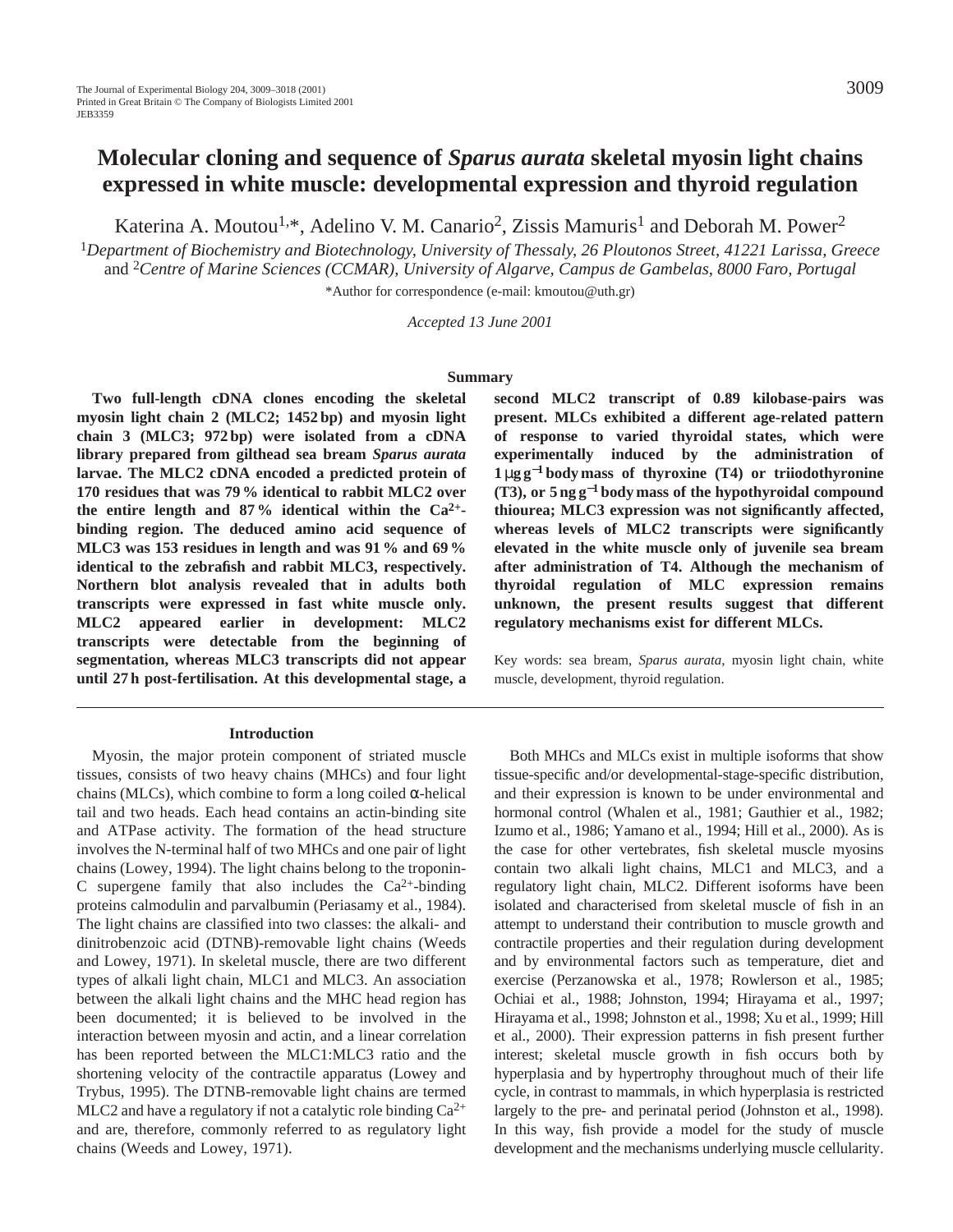In mammals and birds, thyroid hormone has been reported to be one of the major factors that control the developmental transition of myosin isoforms (Gambke et al., 1983; Butler-Browne et al., 1984; Gardahaut et al., 1992). In fish, larval development has been positively correlated with the plasma triiodothyronine (T3) concentrations of prespawning females and the amount of maternal thyroid hormones transferred into fish eggs (Ayson and Lam, 1983; Brown et al., 1988; Brown et al., 1989). More interestingly, thyroid hormone has been shown to hold a key role in the metamorphosis of the larvae of Japanese flounder *Paralichthys olivaceus*, regulating the transition of the DTNB-removable light chains (MLC2) from the larval to the adult type (Yamano et al., 1994).

In this study, we report the molecular cloning and sequence of skeletal myosin light chains 2 and 3 of gilthead sea bream *Sparus aurata*. The tissue and developmental expression of MLCs is described. Hyper- and hypothyrodism were induced by the administration of triiodothyronine (T3) or thyroxine (T4) and the hypothyroidal drug thiourea, respectively, and the effects of thyroidal status on the expression levels of MLCs in the white muscle were examined in relation to age.

### **Materials and methods**

Juvenile sea bream (*Sparus aurata*) maintained in throughflow seawater tanks at  $17\pm2$  °C under the natural photoperiod for winter in the Algarve, Portugal, were killed by stunning and decapitation. Liver, kidney, intestine, brain, gills, skeletal muscle and heart were immediately dissected out, frozen in liquid nitrogen and stored at –70 °C. Larvae were cultured using standard methods and sampled.

#### *Treatment with thyroid hormones*

The effects of thyroidal state on the levels of expression of the two MLCs and the differential effects of age were determined in sea bream of two different ages after administering T3, T4 or the hypothyroidal compound thiourea (an inhibitor of the synthesis of endogenous thyroid hormone; Yamano et al., 1994). 48 gilthead sea bream of mass  $329 g \pm 9.77 g$  (adult) and 48 fish of mass  $7.35 g \pm 0.36 g$ (juvenile) (means  $\pm$  s.e.m.) were allocated to eight experimental groups that contained 12 adult or juvenile fish each. The groups were kept indoors in separate tanks and were fed once a day *ad libitum*. The water temperature during the experiments ranged between 26 and 27 °C and the photoperiod was 12 h:12 h L:D.

On day 1 of the experiment, one group of each age class (adult or juvenile) was administered T3, T4 or thiourea, as a single intraperitoneal injection using coconut oil as a carrier at a ratio of 10 µl coconut oil:1 g body mass. The doses used were: T3,  $1 \mu g g^{-1}$  body mass; T4,  $1 \mu g g^{-1}$  body mass; thiourea,  $5 \text{ ng g}^{-1}$  body mass. In control fish, 10 µl coconut oil g<sup>-1</sup> body mass was administered alone.

Fish were sampled for determination of the levels of MLC2 and MLC3 transcripts on days 2, 3, 5 and 8 of the experiment. On each occasion white muscle from three fish of each group was sampled from the area under the dorsal fin. The muscle sample was dipped immediately in chilled TRI reagent (Sigma, St Louis, MO, USA) and homogenised. Total RNA was extracted within 24 h.

The efficacy of these treatments was assessed by measuring plasma T4 and T3 levels on the second and third days of the experiment. Blood samples were obtained from three individuals per treatment from the caudal vasculature, and plasma was separated by centrifugation and stored at  $-20^{\circ}$ C until assayed. Plasma T3 and T4 levels were determined by radioimmunoassay (RIA) (as described by Power et al., 2000).

### *Generation of an homologous myosin light chain cDNA probe by reverse transcription–polymerase chain reaction (RT–PCR)*

Myosin alkali light chain 3 (MLC3) and regulatory light chain 2 (MLC2) cDNAs were cloned by using degenerated primers to amplify a 406 base-pair (bp) and a 511 bp fragment respectively. PCR primers were designed within the most highly conserved regions of both MLC2 and MLC3, identified after multiple sequence alignments of all MLC sequences available (GenBank). A forward primer based on a highly conserved region (EEFKEA), common to both light chains, was synthesised (5′ GARGARTTYAARGARGC 3′; Pharmacia Biotech, Uppsala), and the reverse primer was 5′ GCYTCRTARTTRATRCANCCRTT 3′.

cDNA was synthesised from 1 µg of white muscle total RNA and PCR was carried out in a reaction  $(50 \,\mu\text{J})$  containing 5 µl of white muscle cDNA, 10 mmol l−<sup>1</sup> Tris-HCl, pH 9.0, 50 mmol l−<sup>1</sup> KCl, 0.1 % Triton X-100, 2.5 mmol l−<sup>1</sup> MgCl2, 1 mmol l−<sup>1</sup> each deoxynucleotide triphosphate, 200 pmol of forward primer, 200 pmol of reverse primer and Taq DNA polymerase (5 units; Promega, Madison, WI, USA). The cDNA template was amplified after an initial denaturing step at 94 °C for 2 min, using 20 cycles of the following PCR protocol: 94 °C for 1 min, 50 °C for 2 min and 72 °C for 1 min. PCR products corresponding to the expected size were cloned using the pGEM-T Easy cloning system (Promega) and sequenced. Two of the cloned and sequenced PCR products were subsequently used as probes to screen a sea bream larva cDNA library for MLC2 and MLC3.

### *cDNA library screening*

A sea bream larva cDNA library was constructed in the vector Lamba ZapII with reverse-transcribed cDNA obtained from  $5 \mu g$  of poly $(A)^+$  mRNA, obtained from total RNA by chromatography on columns of oligo-dT cellulose. Homologous probes for MLC2 (511 bp) and MLC3 (406 bp), generated by RT–PCR, were used to screen the library under high-stringency conditions. Duplicate membranes (Hybond-C, Amersham) were hybridised with the  $[\alpha^{-32}P]$ dCTP-labelled probe overnight at 65 °C. Stringency washes were carried out at 65 °C with 0.1× SSC (1× SSC is 0.15 mol l−<sup>1</sup> sodium chloride, 0.015 mol l−<sup>1</sup> sodium citrate) containing 0.1 % SDS. Positive clones were isolated and excised from the ZapII vector into pBluescript SK(−) (Stratagene) and fully sequenced using the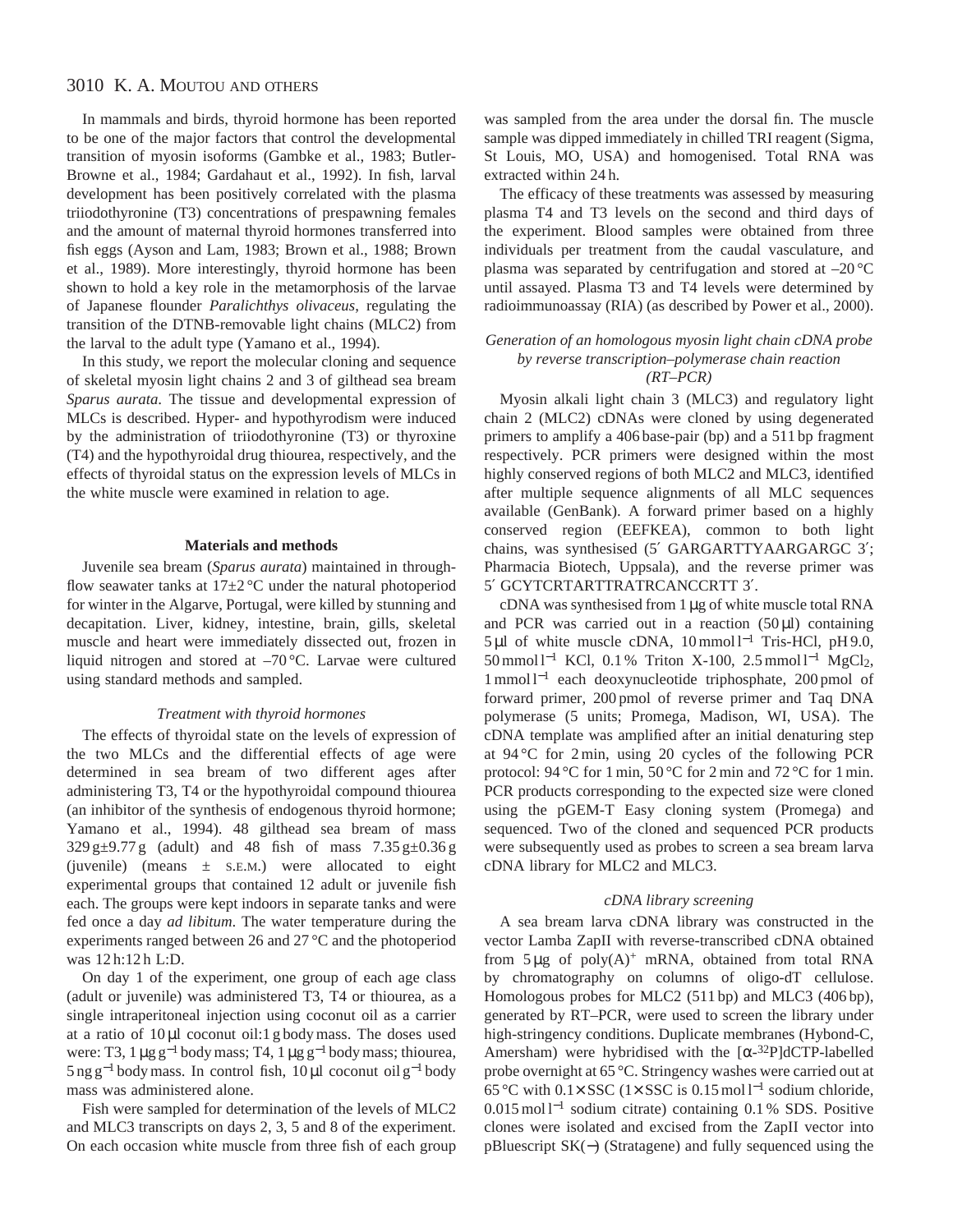dideoxy chain termination procedure (Sanger et al., 1977) using a Licor DNA4200 automated sequencer (MWG Biotech, UK). Positive clones corresponding to each myosin light chain were sequenced three times.

### *Phylogenetic analysis*

Previously published MLC sequences were obtained from the GenBank database and used for amino acid comparison and phylogenetic analyses. The following is the list of accession numbers for the skeletal MLC2 sequences. Mammalian: P41691, *Felis catus* superfast MLC2 (Qin et al., 1994); Q02045, *Homo sapiens* superfast MLC2 (Collins et al., 1992); P24732, *Oryctolagus cuniculus* (Maeda et al., 1990); P04466, *Rattus norvegicus* (Nudel et al., 1984); P97457, *Mus musculus* (Palermo et al., 1995); Avian: P02609, *Gallus gallus* (Suzuyama et al., 1980); Piscine: AAF71271, *Oncorhynchus kisutch* (Hill et al., 2000); AAC32193, *Danio rerio* (Xu et al., 1999); AAF00097, *Danio rerio* cardiac MLC2 (Yelon et al., 1999); BAA95142, *Engraulis japonicus*; BAA95140, *Sardinops melanostictus*; BAA95125, *Thunnus thynnus*; BAA95128, *Euthynnus pelamis*; BAA95131, *Pennahia argentata*; BAA95134, *Cypselurus agoo*; BAA95137, *Trachurus trachurus*; BAA89705, *Cyprinus carpio* (Hirayama et al., 1998).

The following is the list of accession numbers for the skeletal MLC3 sequences. Mammalian: NP000249, *Homo sapiens* (Cohen-Haguenauer et al., 1989); CAA37977, *Oryctolagus cuniculus* (Muller et al., 1990); P02601, *Rattus norvegicus* (Strehler et al., 1985); P05978, *Mus musculus* (Robert et al., 1984); CAA64353, *Sus scrofa* (Davoli et al., 1997); Q60605, *Mus musculus* non-muscle MLC3 (Hailstones and Gunning, 1994); Avian: P02605, *Gallus gallus* (Nabeshima et al., 1982); Piscine: BAA94860, *Danio rerio*; BAA95139, *Sardinops melanostictus*; BAA95124, *Thunnus thynnus*; BAA95127, *Euthynnus pelamis*; BAA95130, *Pennahia argentata*; BAA95133, *Cypselurus agoo*; BAA95136, *Trachurus trachurus*; BAA12733, *Cyprinus carpio* (Hirayama et al., 1997).

The amino acid sequences were aligned using the Clustal W program (Thompson et al., 1994). Evolutionary distances were estimated using Kimura's empirical method for proteins (Kimura, 1983), and phylogenetic trees were constructed by the neighbour-joining method (Saitou and Nei, 1987) using PHYLIP (Felsenstein, 1993). 100 bootstrap analyses were performed for the phylogenetic analysis.

### *Northern blot analysis*

Northern blot analysis was performed to determine the expression of the MLCs in a variety of tissues of adult sea bream and at different developmental stages and to check differential expression in white muscle following administration of T4, T3 or thiourea. To assess the effects of T3, T4 or thiourea treatment on the expression of the different forms of MLC, densitometry was carried out on the resulting autoradiograph for each probe and results were normalised against the expression of cytoplasmic β-actin, expression of which was unmodified by the various treatments. Exposure times of 30 min, 1 h, 2 h and 3 h were tested to ensure that the time chosen for densitometric quantification (30 min) fell within the linear range of the photographic technique.

Total RNA  $(5 \mu g)$  from a variety of tissues of adult sea bream, from whole fertilised eggs at different developmental stages and from white muscle of untreated sea bream and sea bream treated with T4, T3 or thiourea was fractionated on a formaldehyde gel and transferred to Hybond-N nylon membranes (Amersham) with  $10\times$  SSC and crosslinked at 80 °C for 2 h. Hybridisation was performed sequentially with  $[\alpha^{-32}P]$ dCTP-labelled full-length MLC2 and MLC3 probes. Membranes were hybridised first with β-actin, then with MLC2 and finally with MLC3. The order of probing the membrane with MLC2 or MLC3 did not appear to affect the outcome of the results. The first probe hybridised to the membrane was always β-actin. Film was exposed over the time range indicated and used for densitometry. Subsequently, membranes were washed with hybridisation solution, prehybridised and hybridised to MLC3 or MLC2. Stringency

TGGCTTTGGCTTAGGCTTCTCTTCTTGACCACCAACAACCCCAGAAACTTGAGG **ATG**GCACCCAAGAAGGCCAAGAGGAGGCAGCAGCAGGGCGAGGGTGGA M A P K K A K R R Q Q Q G E G G TCCTCCAATGTGTTCTCCATGTTTGAGCAGAGCCAGATCCAGGAGTACAAG S S N V F S M F E Q S Q I Q E Y K GAGGCTTTCACAATCATTGACCAGAACAGAGATGGCATCATCAGCAAGGAC E A F T I I D Q N R D G I I S K D GATCTTAGGGACGTGCTGGCCACCATGGGCCAACTGAATGTGAAGAATGAGDLER DVLATMGQLNVKNE D L R D V L A T M G Q L N V K N E GAGCTGGAGGCCATGGTGAAGGAGGCCAGCGGCCCCATCAACTTCACCGTC E L E A M V K E A S G P I N F T TTTCTGACCATGTTCGGCGAGAAGCTGAAGGGTGCTGATCCCGAGGACGTC F L T M F G E K L K G A D P E D ATCGTGAGCGCTTTCAAGGTCCTGGAGCCCGAGGCCACTGGCGCCATCAAG I V S A F K V L D P E A T G A I K AAGGAATTCCTTGAGGAGCTCCTGACCACCCAGTGCGACAGGTTCACCGCT K E F L E E L L T T Q C D R F T A GAGGAGATGACCAACCTGTGGGCTGCTTTCCCCCCTGATGTGGCTGGCAAT E E M T N L W A A F P P D V A G N GTGGACTACAAGAACATCTGCTACGTCATCACACACGGAGAAGAGAAGGAG V D Y K N I C Y V I T H G E E K E GAATAAATCCCCCTCTCTTTCAAGATCCTTACCTCCGCTCAAATCCCATATAC

 $E$ 

Fig. 1. Nucleotide and deduced amino acid sequence of the *Sparus aurata* myosin light chain 2. The polyadenylation signals are underlined and the start codon is bold.

TCGACGCAACATCTACTCTACTCACTCTTCTCCGATGCCGTGGCTCCCTCGGACAC TCTCGCGCCCTCGGCCCGCTCTGTCGCTTTGCAGCTCACTACAAAAAGAACTTGTC TCCTGTTCTTGAGATACTCAGTGAGAGGACTGGGGGCTGTGGGGTTGTTTGTGGT GATTACCAACAGGTGAACATGGGATTATTTTCAATAAAAATAATCCTTGTGGCAC TGAAACTCTCTCTCCATCTCTGTCCCTGCCTCTTGTTCCCCCTGCTTTTCCTCCCAT CACTCATTCTGTCCTTCTGCGTTGACGCCAACAGTGCATGCATCATGCCTATGTAC AGCGCGTATGCATATGCAGTCCAGTGTATACAGTGGCCAGTCAGACATATCTCTT GGGTGCTGTGGTGCAAGCACAGCCGCTCACTTCAAACAAGTAAGCGGCCTGACCC GAGTGGTCTGTTAGTCTCAACCTGACACAGAGTGTTTTATGGACTCGTCCCTTTGT TTGTATCAGGGAGGATAGCACAGTGAAGAGTGGGAGTACCGTACTATAATAGAT TGCCTACTCCTTCTCTTTAATCTGTCTCTCCTTCTCTTAAACACAGGCATGACAGG AAAAGTTGCAGTGAAAATGGGAAAGCATGATTTGGTTCAAATCTTGTAATTGGAG AAAGAGATGGTGAAAGATGGTGAGTGGGAGGGAGAGATGAAATAAACGAAAGT GAAATGTCTTGTTTTGGTCTCTTTTTTCTCCGACTCACTGCTGTTTCTCTCCTGTTTT CATGACTGTACCAAATAAAGAAGTACAAATAAAATCCACTATCTTCGTAAAAAA AAAAA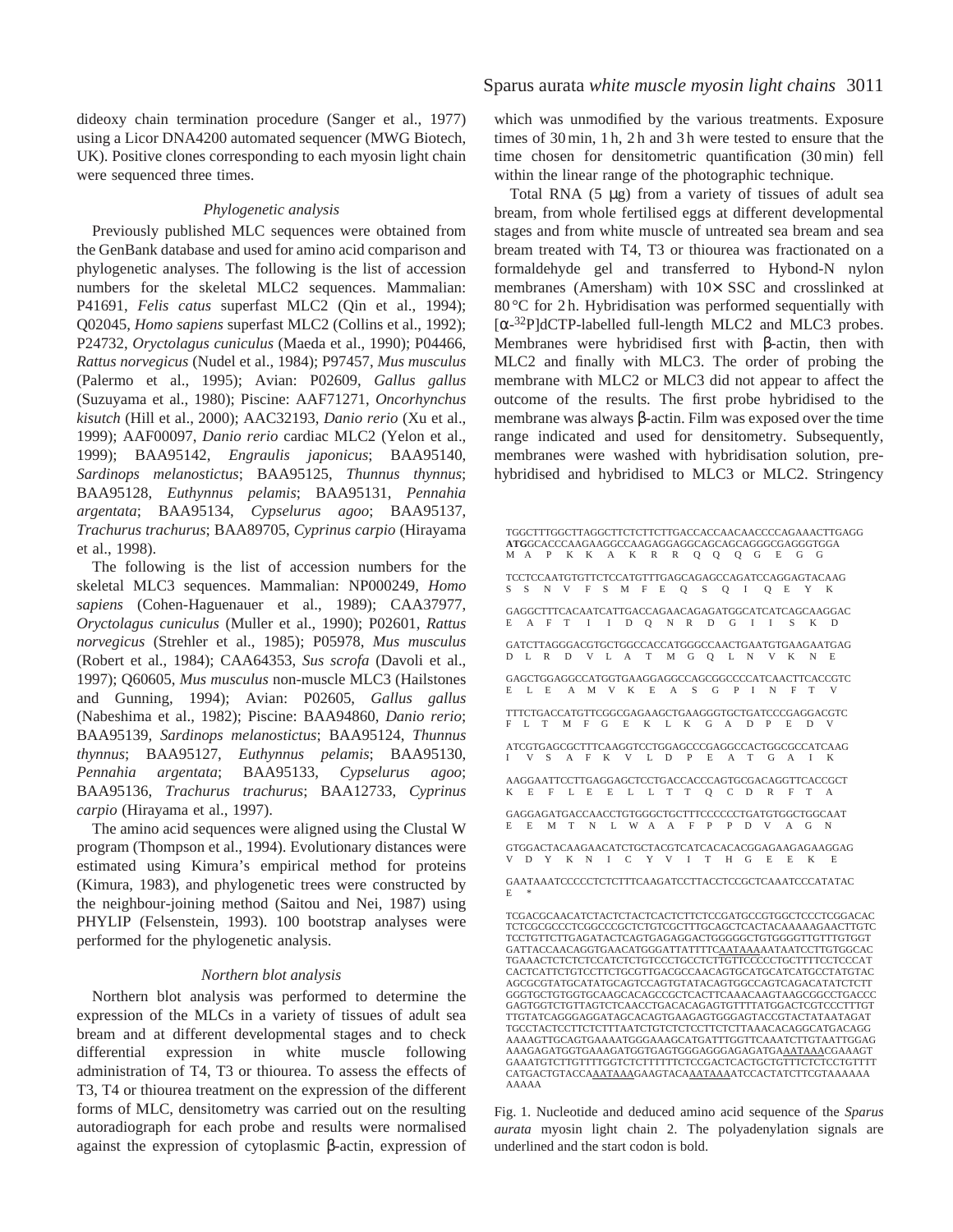washes were carried out at 60 °C with  $1 \times SSC$  containing 0.1 % SDS. Film was exposed to membrane, and densitometry analysis was carried out on the resulting film. The same procedure was carried out for the final probe (MLC2 or MLC3). The final film exposed contained all the signals (since membrane was not stripped between probing) but was used to scan by densitometry only the transcript corresponding to the probe used. The consistency of RNA loading for the northern blot had previously been checked by fractionation of samples on mini-agarose gels and observing the intensity of 18S and 28S ribosomal RNA bands after staining with ethidium bromide. Three different northern blots were conducted with the same samples to ensure reproducibility of the technique.

### *Statistical analyses*

Results for northern blot analysis are expressed as arbitrary units of mRNA levels, means  $\pm$  s.E.M. of four samples, normalised against the quantity of total RNA by β-actin expression. Each sample consisted of a pool of the three individuals sampled on each experimental day. Two-way analysis of variance (ANOVA) was performed between fish of different age and between different treatments. One-way ANOVA was performed for plasma T4 and T3 levels and for the effects of thyroid hormones (T3 and T4) and thiourea on

the expression of myosin light chains. To establish differences between means, an unpaired two-tailed Student's *t*-test was used. Variables were considered significantly different at *P<*0.05 (Zar, 1996).

#### **Results**

### *Isolation and identification of the MLC cDNA clones*

MLC cDNAs were isolated after screening a cDNA library prepared from sea bream larvae 1–10 days after hatching. Two different clones were isolated. One clone was 1452 bp long with an open reading frame of 513 nucleotides, starting at the first ATG codon located 55 nucleotides from the 5′ terminal region of the clone and ending with a TAA stop codon (Fig. 1). The 3′ untranslated region was 885 bp long and contained multiple potential polyadenylation signals (AATAAA). The deduced amino acid sequence was 170 amino acid residues in extent and it coded for the skeletal myosin regulatory light chain 2 (MLC2). The MLC2 clone showed a strong similarity to zebrafish (*Danio rerio*) MLC2 (95 % identical) and even to rabbit (*Oryctolagus cuniculus*) MLC2 (79 % identical). An alignment of the predicted amino acid sequences of skeletal MLC2 deposited in GenBank is presented in Fig. 2. The Ca2+ binding area (residues 39–53) exhibits a high degree of

#### **Ca2+-binding domain**

| Sparus aurata           | MAPKKAKRROOOG---EGGSSNVFSMFEOSOIOEYKEAFTI IDONRDGIISKDDLR DVLATMGOLNVKNEELEAMVKEASGPINF    |
|-------------------------|--------------------------------------------------------------------------------------------|
| Euthynnus pelamis       | MAPKKAKRROOOG---EGGSSNVFSMFEOSOIOEYKEAFTI<br>IDONRDGIISKDDLR DVLATMGOLNVKNEELEAMVKEASGPINF |
| Danio rerio             | IDONRDGIISKDDLR DVLASMGOLNVKNEELEAMIKEASGPINF<br>MAPKKAKRRAAGG----EGSSNVFSMFEQSOIOEYKEAFTI |
| Sardinops melanostictus | IDONRDGIISKDDLR DVLATMGQLNTKNEELEAMIKEAPGPINF<br>MSPKKAKRROOOGG--DGGSSNVFSMFEOSOIOEYKEAFTI |
| <i>Cyprinus carpio</i>  | MAPKKAKRRAGGG----EGSSNVFSMFEOSOIOEYKEAFTI<br>IDONRDGIISKDDLR DVLASMGOLNVKNEELEAMIKEASGPINF |
| Thunnus thynnus         | MAPKKAKRRAAAG---EGGSSNVFSMFEOSOIOEYKEAFTI<br>IDONRDGIISKDDLR DVLASMGOLNVKNEELEAMIKEASGPINF |
| Pennahia argentata      | MAPKKAKRROAAG---DGGSSNVFSMFEOSOIOEYKEAFTI<br>IDONRDGIISKDDLR DVLASMGOLNVKNEELEAMIKEASGPINF |
| Trachurus trachurus     | MAPKKAKRROAAG---DGGSSNVFSMFEOSOIOEYKEAFTI<br>IDONRDGIISKDDLR DVLASMGOLNVKNEELEAMIKEASGPINF |
| Cypselurus agoo         | MAPKKAKRROAAS---DSGSSNVFSMFEOSOIOEYKEAFTI<br>IDONRDGIISKDDLR DVLASMGOLNVKNEELEAMIKEASGPINF |
| Engraulis japonicus     | IDONRDGIISKDDLR DVLATMGOLNTKSEELDAMIKEAPGPINF<br>MAPKRGKRKOKGGD--AEGGSNVFSMFEOSOIOEYKEAFTI |
| Oncorhynchus kisutch    | MAPKKAKRRGAAAE---GGSSNVFSMFEOSOIOEYNSGFPI<br>TDONRDGIISKDDLR DVLASMGOLNVKNEELEAMVKEASGPINF |
| Gallus gallus           | --PKKAKRRAAEG----S--SNVFSMFDOTOIOEFKEAFTV<br>IDONRDGIIDKDDLR ETFAAMGRLNVKNEELDAMIKEASGPINF |
| Rattus norvegicus       | MAPKKAKRRAAAE----G-SSNVFSMFDOTOIOEFKEAFTV<br>IDONRDGIIDKEDLR DTFAAMGRLNVKNEELDAMMKEASGPINF |
| Mus musculus            | MAPKKAKRRAGAE----G-SSNVFSMFDOTOIOEFKEAFTV<br>IDONRDGIIDKEDLR DTFAAMGRLNVKNEELDAMMKEASGPINF |
| Oryctolagus cuniculus   | MAPKKAKRRAAAE----GGSSNVFSMFDOTOIOEFKEAFTV<br>IDONRDGIIDKEDLR DTFAAMGRLNVKNEELDAMMKEASGPINF |
| Felis catus superfast   | MASRKTKKKEGGGLRAORASSNVFSNFEOTOIOEFKEAFTL MDONRDGFIDKEDLK DTYASLGKTNIKDDELDAMLKEASGPINF    |
| Homo sapiens superfast  | MASRKTKKKEGGALRAORASSNVFSNFEOTOIOEFKEAFTL MDONRDGFIDKEDLK DTYASLGKTNVKDDELDAMLKEASGPINF    |
|                         | ***** * * ****<br>$\star$<br>$\ldots$ *                                                    |
| Sparus aurata           | TVFLTMFGEKLKGADPEDVIVSAFKVLDPEATGAIKKEFLEELLTTOCDRFTAEEMTNLWAAFPPDVAGNVDYKNICYVITHGEEKEE   |
| Euthynnus pelamis       | TVFLTMFGEKLKGADPEDVIVSAFKVLDPEGTGAIKKEFLEELLTTOCDRFTAEEMTNLWAAFPPDVAGNVDYKNICYVITHGEDKEE   |
| Danio rerio             | TVFLTMFGEKLKGADPEDVIVSAFKVLDPEGTGSIKKEFLEELLTTOCDRFTAEEMKNLWAAFPPDVAGNVDYKNICYVITHGEEKEE   |
| Sardinops melanostictus | TVFLTMFGEKLKGADPEDVIVNAFKVLDPEATGVIKKEFLEELLTTOCDRFTPEEMTNLWAAFPPDVTGOVDYKNICYVITHGEEKEE   |
| Cyprinus carpio         | TVFLTMFGEKLKGADPEDVIVSAFKVLDPEGTGFIKKOFLEELLTTOCDRFSAEEMKNLWAAFPPDVAGNVDYKNICYVITHGEEKEE   |
| Thunnus thynnus         | TVFLTMFGEKLKGADPEDVILSAFKVLDPDATGTIKKEFLEELLTTOCDRFTPEEIKNMWAAFPPDVAGNVDYKNICYVITHGEEKEE   |
| Pennahia argentata      | TVFLTMFGEKLKGADPEDVILSAFKVLDPEGTGTIKKEFLEELLTTOCDRFSKEEIKNMWAAFPPDVAGNVDYKNICYVITHGEEKEE   |
| Trachurus trachurus     | TVFLTMFGEKLKGADPEDVILSAFKVLDPEGTGSIKKEFLOELLTTOCDRFTPEEIKNMWSAFPPDVAGNVDYKNICYVITHGEEKEE   |
| Cypselurus agoo         | TVFLTMFGEKLKGADPEDVILAAFKVLDPEGTGSIKKEFLOELLTTOCDRFSPEEIKNMWSAFPPDVAGNVDYKNICYVITHGEEKEE   |
| Engraulis japonicus     | TVFLTMFGEKLKGADPEDVIVAAFKVLDPEATGSIKKEFLEELLTTOCDRFTPEEMTNLWAAFPPDVTGNIDYKNICYVITHGEEKEE   |
| Oncorhynchus kisutch    | TVFLTMFGEKLKGADPEDVIVSAFKVLDPDATGFIKKDFLQELLTTQCDRFSAEEMKNLWAAFPPDVAGNVNYKQICYVITHGEEKEE   |
| Gallus gallus           | TVFLTMFGEKLKGADPEDVIMGAFKVLDPDGKGSIKKSFLEELLTTOCDRFTPEEIKNMWAAFPPDVAGNVDYKNICYVITHGEDKEG   |
| Rattus norvegicus       | TVFLTMFGEKLKGADPEDVITGAFKVLDPEGKGTIKKQFLEELLTTQCDRFSQEEIKNMWAAFPPDVGGNVDYKNICYVITHGDAKDQE  |
| Mus musculus            | TVFLTMFGEKLKGADPEDVITGAFKVLDPEGKGTIKKOFLEELLTTOCDRFSOEEIKNMWAAFPPDVGGNVDYKNICYVITHGDAKDOE  |
|                         |                                                                                            |
| Oryctolagus cuniculus   | TVFLTMFGEKLKGADPEDVITGAFKVLDPEGKGTIKKOFLEELLITOCDRFSOEEIKNMWAAFSPDVGGNVDYKNICYVITHGDAKDOE  |
| Felis catus superfast   | TMFLNMFGAKLTGTDAEETILNAFKMLDPEGKGSINKDYIKPLLMSHADKMTAEEVDOMFOFATIDAAGNLDYKALSYVLTHGEEKEE   |
| Homo sapiens superfast  | TMFLNLFGEKLSGTDAEETILNAFKMLDPDGKGKINKEYIKRLLMSQADKMTAEEVDQMFQFASIDVAGNLDYKALSYVITHGEEKEE   |
|                         | *.**** ** *.* *. * ***.***. * * *  ** *. . **.                                             |

Fig. 2. Alignment of the deduced amino acid sequences of the myosin light chain 2 (MLC2) proteins. The Ca<sup>2+</sup>-binding domain is indicated in bold type. Conserved residues are marked by an asterisk; conservative differences are marked by a full point. Sources, references and accession numbers are described in Materials and methods.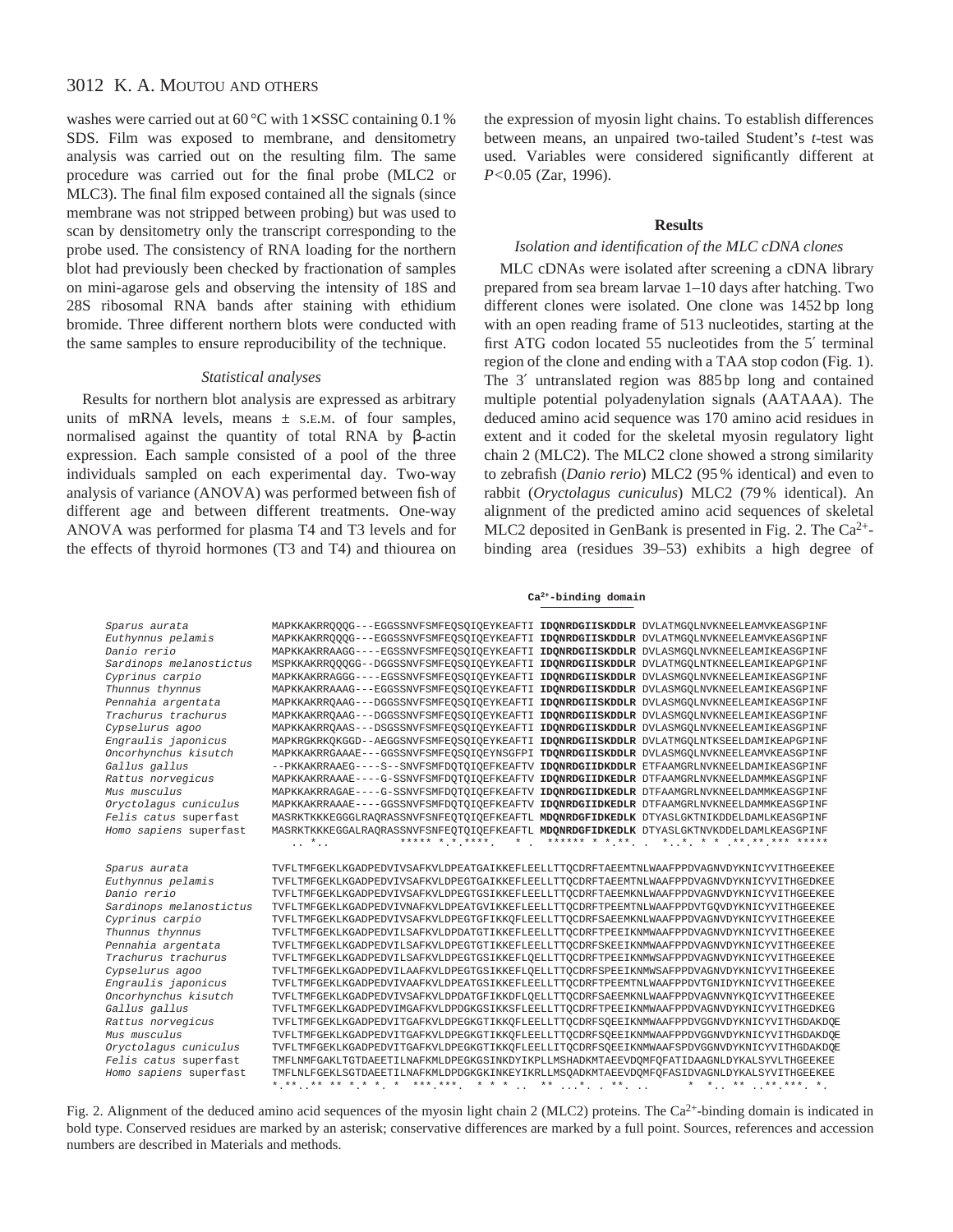CAACTCTCCAACATGACCGAACAGGCCGAGTTCAGTGCCGACCAGATTGAG M T E K A E F S A D Q I E GACTTCAAGGAGGCTTTCGGTCTCTTTGACAGAGTCGGTGACAGCCAGGTG D F K E A F G L F D R V G D N K V GCCTTCAACCAGGTTGCTGACATCATGCGCGCTCTGGGCCAGAACCCCACC A Y N Q V A D I M R A L G Q N P T AACAAGGACGTTACAAAGATTCTGGGCAACCCCTCCGCCGACGACATGGCC N K D V T K I L G N P S A D D M A  ${\bf AACAAGGACTCAACTTCGAGGCTTTCCTGCCCATGCTGAAGGAGGTCGAC}$ N K R L N F E A F L P M L K E  $V$  D GCCTTGCAGAAGGGCACCTACGACGACTACGTTGAGGGCCTGCGCGTCTTC A L Q K G T Y D D Y V E G L R V F GACAAGGAGGCAACGGCACAGTCATGGGCGCTGAGCTGCGCATCGTGCTG D K E G N G T V M G A E L R I V L TCCACCCTGGGAGAGAAGATGACCGAGCCTGAGATTGATGCCCTCATGGCC S T L G E K M T E P E I D A L M A GGCCAGGAGGACGAGAACGGCAGTTTGCACTATGAGGCTTTCGTCAAGCAC G Q E D E N G S V H Y E A F V K H ATCATGTCTGTGTAAGAGGCCGGCAGCAGGAGTGCTGAAGAACAGCCCGAC I M S V

Fig. 3. Nucleotide and deduced amino acid sequence of the *Sparus aurata* myosin light chain 3. The polyadenylation signal is underlined and the start codon is bold.

conservation showing 100 % identity to *D. rerio* and 87 % to *O. cuniculus* proteins in this region*.*

The other clone contained 972 bp and encodes an open reading frame of 462 nucleotides (Fig. 3). The first translation codon is 13 nucleotides downstream from the start of the clone, which ends with a TAA codon. The 3' untranslated region was 498 nucleotides long and contained a polyadenylation signal (AATAAA) 18 nucleotides upstream from the poly(A) tail. The deduced amino acid sequence was 153 amino acid residues long and encoded a skeletal myosin light chain 3 (MLC3). The region corresponding to the common MLC1/3 domain of avian and mammalian species (residues 14–153) proteins appeared to be very well conserved with 91 % similarity to *D. rerio* and 67 % to *O. cuniculus* proteins (Fig. 4). In contrast, the sequence of the N-terminal region of the protein appeared to be more variable (Fig. 4); in avian and mammalian species, this region is nine amino acid residues long defining the MLC3-specific domain, whereas in some fish it can reach the 32 residues in length (Fig. 4).

### *Appearance of MLCs in juvenile tissues and during development*

In juvenile fish, MLC2 and MLC3 transcripts were detected as single species of approximately 1.56 and 1.10 kilobases (kb) Sparus aurata *white muscle myosin light chains* 3013

respectively (Fig. 5A). The transcript sizes were in agreement with the sizes of the clones isolated. White muscle was found to be the only tissue in which both transcripts were detectable. MLC3 appeared to be more abundant than MLC2. In no other type of muscle tissue (cardiac, red and smooth muscle) were transcripts of either MLC present.

No maternal mRNA of either MLC was detected in unfertilised eggs (Fig. 5B). During development, the expression profile of MLC2 matched the process of segmentation; there was no evidence of expression at blastula stages, and initiation of expression was marked at approximately 22 h post-fertilisation (h.p.f.) (Fig. 5B). A gradual accumulation of transcripts was observed as development proceeded. By 27 h.p.f. a second transcript of MLC2 of approximately 0.89 kb was detectable. MLC3 transcripts, in contrast, were not detected as early as MLC2, and the onset of expression occurred at approximately the same time as the expression of the second MLC2 form (27 h.p.f.).

### *Effect of thyroidal status on the expression of myosin light chains*

In control sea bream, both MLC2 (*F*=97.6, *P<*0.01) and MLC3 (*F*=127.8, *P<*0.01) transcripts were expressed at significantly higher levels in juvenile than in adult fish (Fig. 6). The magnitude of expression was higher for MLC3 (8.8-fold) than for MLC2 (3.8-fold). The ratio of expression MLC3:MLC2 was also higher in juvenile fish (4.4-fold) than in adult fish (1.9-fold), indicating an age-related pattern of the relative expression of MLCs, due mainly to higher levels of MLC3 expression at a younger age.

Plasma T3 levels were significantly affected by the different treatments (*F*=20.99, *P<*0.01); they were significantly elevated following T3 (3.3-fold) and T4 (1.7-fold) administration, respectively, whereas thiourea led to a significant 38 % decrease in plasma T3 levels (data not shown). Plasma T4 levels were also significantly altered by the different treatments (*F*=35.33, *P<*0.01), with T4 and T3 administration leading to a 3.1- and a 1.9-fold increase, respectively. In contrast, administration of thiourea decreased T4 plasma levels to approximately half of those of control fish.

In juvenile fish, administration of T4 led to a significant increase in the level of expression of MLC2 (*F*=7.30, *P<*0.01), whereas it had no significant effect on the expression of MLC3 (Fig. 6). MLC2 transcript levels had almost doubled 24 h after T4 administration and remained elevated throughout the experimental period (Fig. 6A). Neither T3 nor thiourea administration significantly affected the accumulation of MLC transcripts (Fig. 6).

In adult fish, administration of T4 resulted in a slight, but not statistically significant, increase in expression of both MLC2 and MLC3 (Fig. 6). A gradual accumulation of MLC3 transcripts followed the administration of T4 (Fig. 6B). The highest value was reached on day 8. MLC2 expression followed almost the same pattern (Fig. 6A). However, expression levels of both MLC2 and MLC3 were unaffected by the administration of thiourea or T3.

TATGTACAAGGGATGTTGAAGCAAACCCATCTTGTTGTTTTATTTTGTTTTCCCTT TCCATTTCGTCTCACMCSCCCTCCTCCCTCTCTCGGGACGCCACCATCACCTCTAC ACCGTAGACCCACCACCACTCGGCCTCCACTCCCCCCTACCCTCCGGGGCACGTC TACACATGCGCATGGGTGAGGAACGGGGAAAAGGGGTGAGCGCTCATCAAGTGA GGGTAGATCCTCCCTTCCCACCGCCACTCATTCAGTCTCGCCATCACTGGTCCAGC AATGCAAAGGTGCTGAGAATGGTCGTGGATAGACGCCAAAAAAGTCTCCCCGCTT  ${\tt CCCTGAAAAGTTTTATTATTGTCACTCTGTTCATGTCAG\underline{AATAAA}CTTTTCCAAC}$ GTAAAAAAAAAAAAAAAAA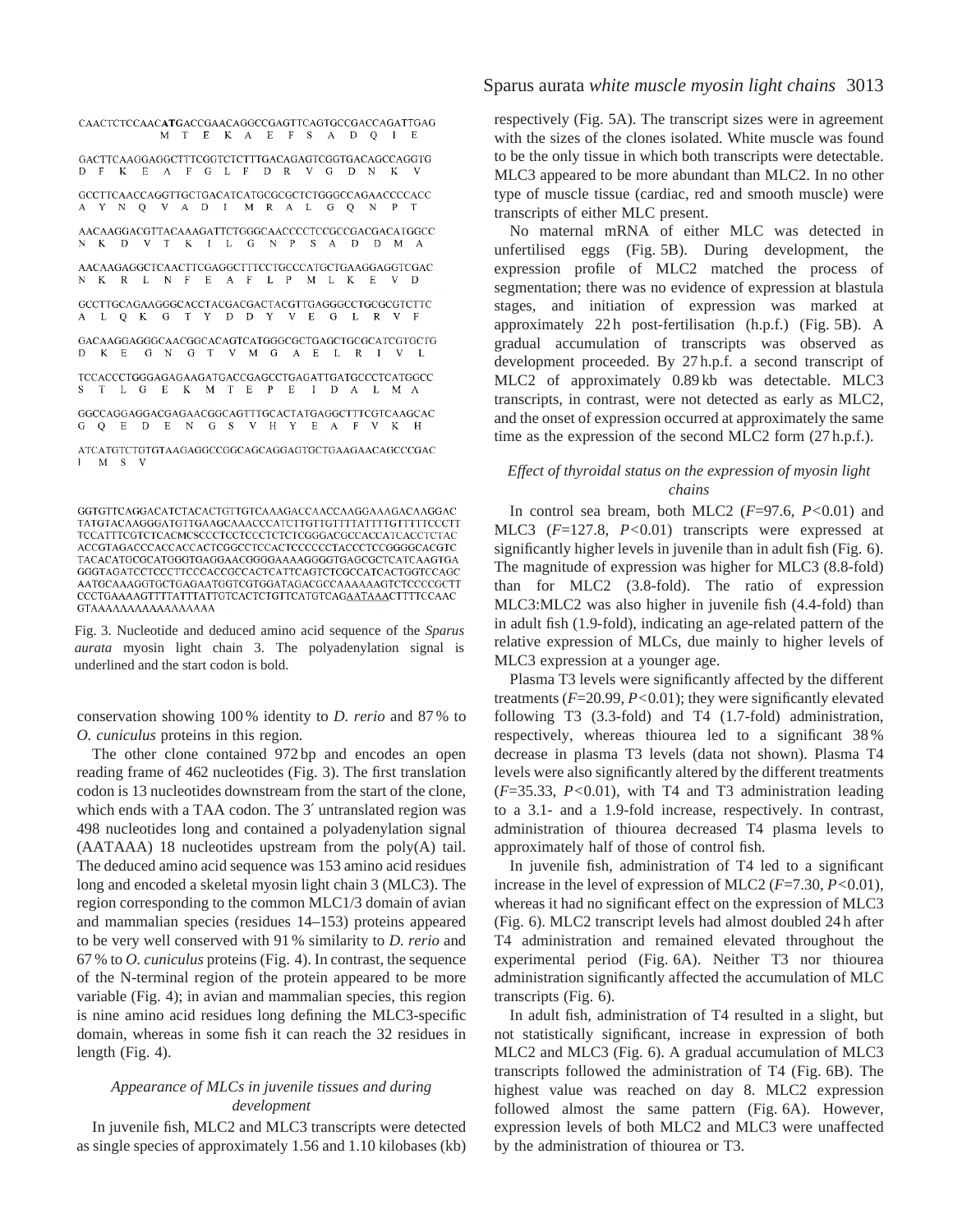#### **Discussion**

The present study reports the isolation and sequence of myosin light chains (MLCs) 2 and 3 expressed in the white muscle only of sea bream. To investigate the evolutionary relationships between the MLC2 and MLC3 isoforms of *S. aurata* and other animals, a molecular phylogenetic analysis of MLC2 and MLC3 amino acid sequences was performed. Figs 7 and 8 present the phylogenetic trees of the deduced



#### **Ancestral Ca2+ -binding domain**

Fig. 4. Alignment of the deduced amino acid sequences of the myosin light chain 3 (MLC3) proteins. The MLC3-specific domain of avian and mammalian sequences and the ancestral  $Ca^{2+}$ -binding domain are indicated in bold type. Conserved residues are marked by an asterisk; conservative differences are marked by a full point. Sources, references and accession numbers are described in Materials and methods.



Fig. 5. (A) Tissue-specific transcription of MLC2 and MLC3 genes. Northern blot analysis of total RNA (5 µg) from the brain, gills, liver, intestine (smooth muscle), white muscle, red muscle, heart (cardiac muscle) and kidney. (B) RNA expression analysis of MLC2 and MLC3 genes during the development of *Sparus aurata*; northern blot analysis of total RNA (5 µg) from larvae at different stage of development. kbp, kilobase-pairs; hpf, hours post-fertilization.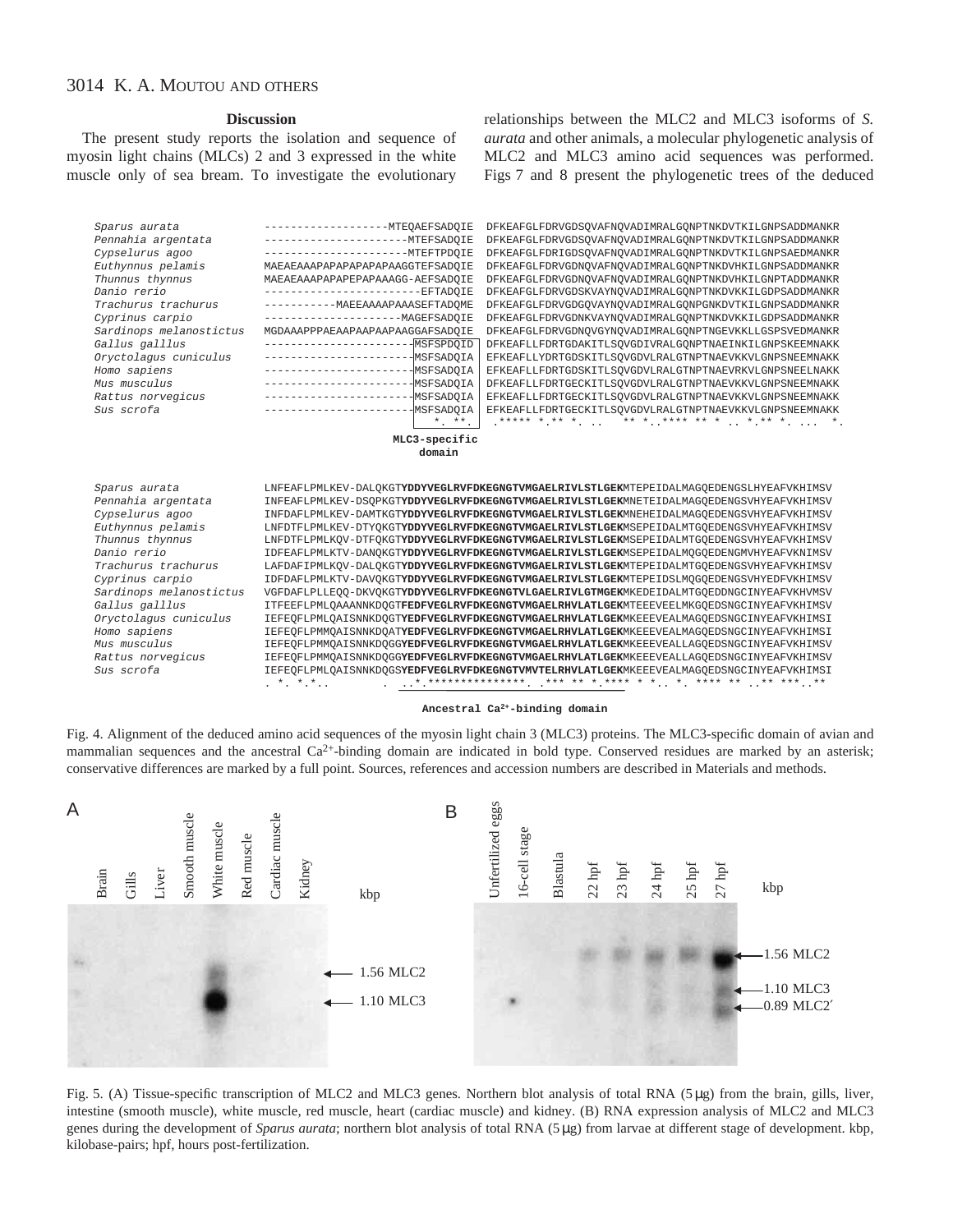

Fig. 6. Effects of experimental hypothyroidism (thiourea treatment) or hyperthyroidism (T3 and T4 treatment) on MLC2 (A) and MLC3 (B) RNA expression of *Sparus aurata* juvenile or adult individuals. The MLC transcript levels were determined by northern blot analysis, and densitometry was carried out with the resulting autoradiograph for each probe and normalised against the expression of cytoplasmic β-actin. Values are means  $+$  s.e.m.  $(N=4)$ .

amino acid sequences of MLC2 and MLC3, respectively, constructed by the neighbour-joining method.

For MLC2, *D. rerio* cardiac MLC2 was used as an outgroup (Fig. 7). The node closest to outgroup tied two large clusters, one formed exclusively by superfast MLC2 and the other containing all the skeletal MLC2 isoforms. Within the latter cluster, mammalian MLC2 formed one group and piscine isoforms formed another (Fig. 7). The piscine clade was supported in 98 % of bootstrap replicates.

For MLC3, *M. musculus* nonmuscle MLC3 was used as an outgroup (Fig. 8). The phylogenetic analysis revealed two major clusters, one formed from the piscine forms and the other consisting of the mammalian forms. Chicken skeletal MLC3 was clustered together with the mammalian forms. The piscine clade was supported in 100 % of bootstrap replicates.

Phylogenetic analysis and alignment comparisons revealed a high degree of conservation of MLC2 and MLC3 within vertebrates, with *S. aurata* sequences presenting 79 % and 67 % identity respectively to *O. cuniculus*. Moreover, in MLC2, the  $Ca^{2+}$ binding motif appeared to be the region of the protein best conserved.



Fig. 7. A phylogenetic tree of myosin light chain 2 (MLC2) sequences constructed using the neighbour-joining method. The lengths of branches are proportional to the phylogenetic distances estimated using Kimura's empirical method for protein distances (Kimura, 1983). *Danio rerio* cardiac MLC2 is included as an outgroup. Numbers indicate percentages of 100 bootstrap replicates in which the same internal branch was recovered.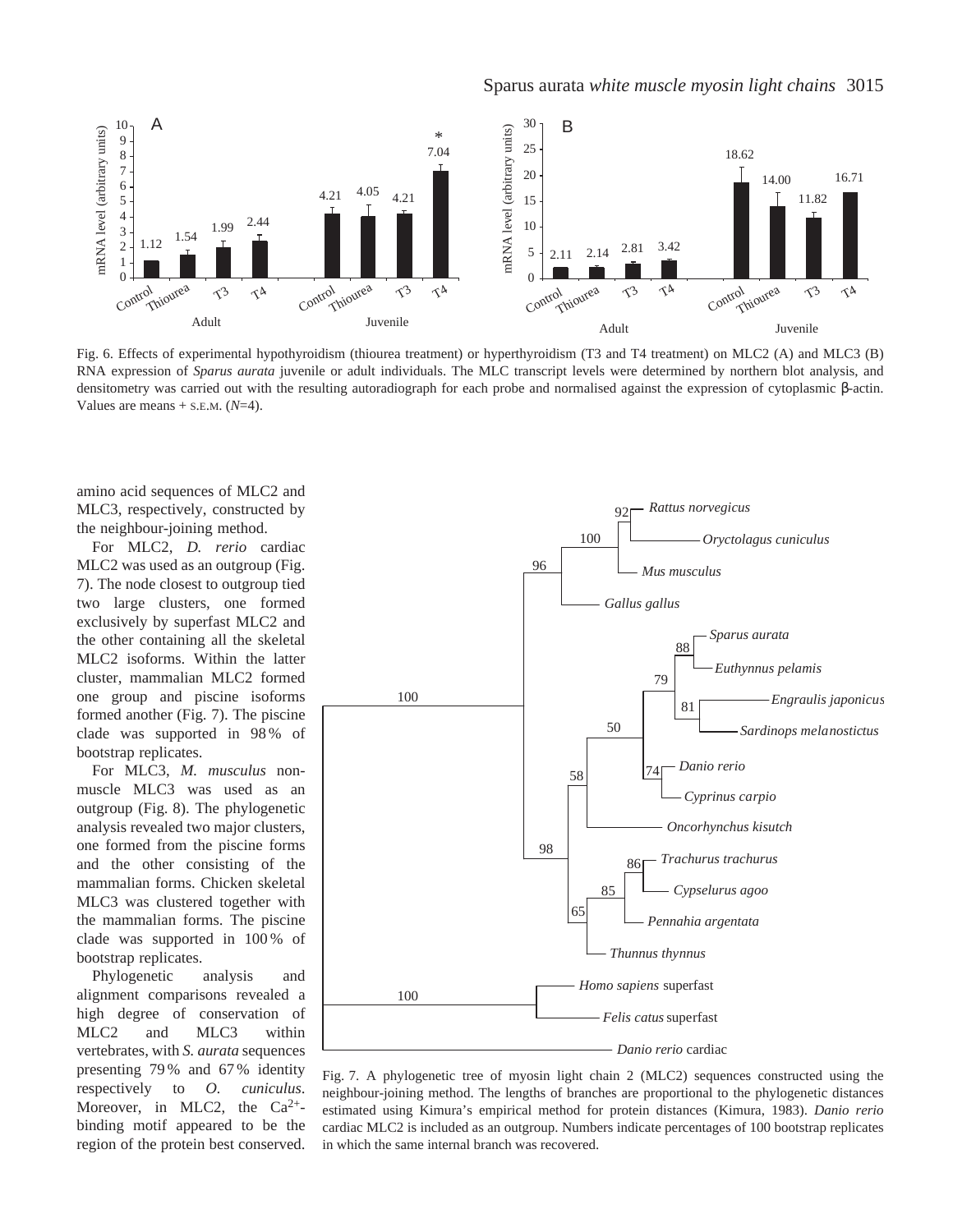

Fig. 8. A phylogenetic tree of myosin light chain 3 (MLC3) sequences constructed using the neighbour-joining method. The lengths of branches are proportional to the phylogenetic distances estimated using Kimura's empirical method for protein distances (Kimura, 1983). *Mus musculus* non-muscle MLC3 is included as an outgroup. Numbers indicate percentages of 100 bootstrap replicates in which the same internal branch was recovered.

It has been suggested that MLC1, MLC2, MLC3 and troponin C evolved from a common ancestor and contained four similar Ca2+-binding domains (Qin et al., 1994; Holland et al., 1995), and that an original single  $Ca^{2+}$ -binding domain underwent tandem duplications to give a protein with four such domains (Holland et al., 1995). Each of these domains, designated I–IV from the N terminus, consists of a pair of helices and a central 12-residue  $Ca^{2+}$ -binding site. Evolutionary substitutions in amino acid sequences have resulted in the loss of  $Ca^{2+}$ -binding ability in some domains. As a result, troponin C and parvalbumin each have two functional domains, while MLC2 has only domain I (Fig. 2). In MLC3, ancestral domain III appears to be evolutionarily the most conserved (Fig. 4), with a degree of identity within the domain ranging between 82 % and 100 %. However, it is controversial whether any MLC3 (alkali) binds  $Ca^{2+}$  (Collins, 1991).

The high degree of conservation between the previously identified MLCs, which is also evident from the newly isolated MLC2 and MLC3, has led to considerable speculation about the evolution of MLC genes in animals (Barton and Buckingham, 1985; Barton et al., 1988; Hailstones and Gunning, 1990; Holland et al., 1995). Although it is generally agreed that MLC genes in vertebrates are derived from the duplication of an ancestral gene, divergent opinions exist about the nature of this ancestral gene. The observation that amphioxus has only one alkali MLC gene has been taken as evidence that duplications occurred after the amphioxus and vertebrate lineages diverged. Since the amino acid sequence of amphioxus alkali MLC is most like the vertebrate embryonic alkali MLC, it is proposed that the ancestral MLC1/3 was probably more like an embryonic form (Holland et al., 1995).

In gilthead sea bream, transcripts of the MLCs isolated could be detected only in white muscle. No other type of muscle expressed either of the MLCs. Individual fish muscle fibres can be categorised as fast or slow on the basis of physiological and molecular criteria that include the expression of different myosin isoforms. The slow and the fast muscle fibres of fishes occupy distinct regions of the

body muscle and are involved in different physiological functions. The white, fast glycolytic muscle constitutes the trunk musculature and is specialised for short forceful bursts of activity. Since, in striated muscle, MLC3 content has been positively correlated with the rate of actin filament movement (Lowey and Trybus, 1995), the exclusive expression of MLCs in the white muscle is probably in the context of differential expression profiles of myosin isoforms, which contributes to the functional specialisation of fast muscle with their mechanical and moving properties, implying the existence of a fibre-specific regulatory mechanism of their gene expression.

During development in sea bream, the onset of MLC2 expression was coincident with the start of somitogenesis. MLC3 expression occurred later, when somitogenesis was well advanced. The early appearance of MLC2 transcripts during sea bream development may indicate the absence of embryonic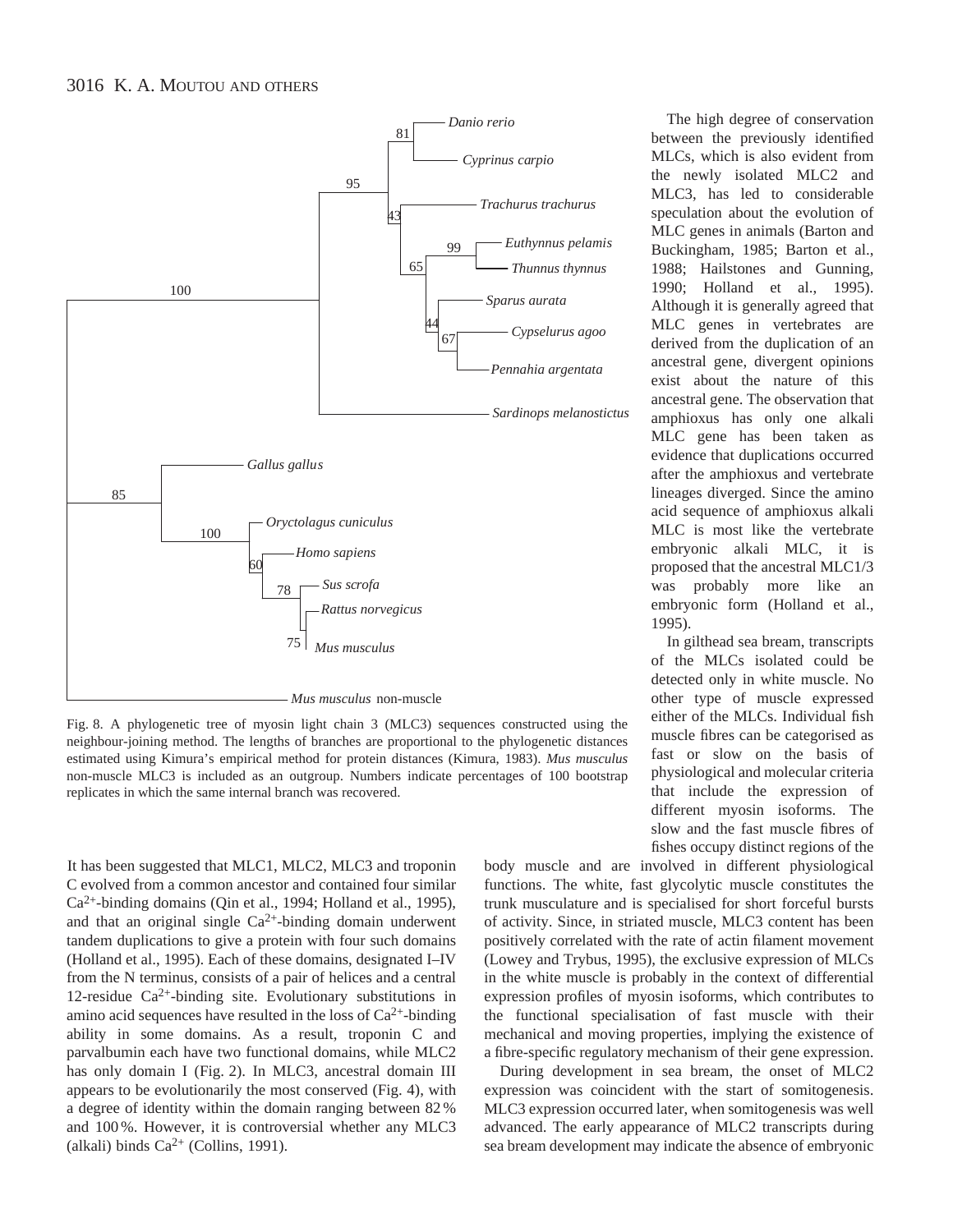forms of this mRNA. However, another MLC2 transcript of smaller size was detectable later in development, and this form may represent either a splicing variant or another MLC2 isoform, which might contribute to the formation of myosin molecules with different contractile properties. In contrast, MLC3 transcripts were detected at the later stages of segmentation, and further work is required to determine whether MLC3 replaces an earlier embryonic form.

The different experimental thyroidal states induced in the present study affected the expression levels of MLC2 only, which is in agreement with the myosin light chain transition pattern observed in metamorphosing flounder (*Paralichthys olivaceus*) after administration of thyroid hormone (Yamano et al., 1994). Moreover, the results for the expression of MLC2 in juvenile and adult sea bream suggest that the effects of altered thyroidal status were age-related. Thyroid hormone is known to reverse substantially at least some of the changes that occur in ageing muscle (Li et al., 1996), while the capacity for myosin heavy chain (MHC type IIA) isoform switching in response to T3 treatment has been reported to be age-related in rats (Larsson et al., 1995). However, the differential response or lack of response of the two MLCs to varied thyroidal states indicates the existence of different regulatory mechanisms of gene expression in response to thyroid hormones.

In higher vertebrates, it is well established that thyroid hormone induces the foetal-to-adult transition of skeletal muscle MHCs (Gambke et al., 1983; Adams et al., 1999). Thyroid hormones exert their major effects by binding to nuclear receptors (TRs) that act as DNA-binding transcription factors. TRs bind to DNA sequences known as thyroidhormone-responsive elements (TREs) and found in the regulatory regions of target genes and, according to the nature of the TRE, gene expression may be enhanced or inhibited (Wu and Koenig, 2000). In the case of sea bream MLC2, one possibility is that thyroid hormone turns on the first step of a cascade process involving other critical developmental and myogenic factors (e.g. IGF-I, myogenin), which finally activate or inactivate the MLC2 gene, indicating that the MLC2 gene lacks a TRE (Muscat et al., 1995).

Another possibility is that thyroid hormone and its receptor act directly on a TRE present on the MLC2 gene. The latter explanation, however, is not sufficient to support the agerelated pattern of response observed in the present study. During amphibian metamorphosis, mRNAs for thyroid receptors are expressed at high levels in the nervous system but at low levels in muscle (Kawahara et al., 1991). Thus, the thyroidal control of MLC2 *via* nervous stimulation may be a possible cascade regulatory process. Furthermore, the recent evidence that the regulatory action of thyroid hormone on myosin gene expression is exerted *via* different type of TR indicates that, in addition to the presence of a TRE on the myosin gene, the expression of the appropriate TR might be a prerequisite for regulation of the gene transcription (Yu et al., 2000). TRs have been found to be differentially expressed in different tissues during fish development (Yamano and Miwa,

1998). Thus, myosin gene responsiveness to thyroid hormone might even be regulated at the receptor level.

In summary, two skeletal myosin light chains, MLC2 and MLC3, expressed in the white muscle only of gilthead sea bream, were isolated. Both forms were expressed in sea bream embryos, MLC2 at the start of segmentation and MLC3 in the latter stages of this process. The expression of the isolated MLCs was affected by thyroid hormone status. However, the two MLCs had different expression profiles as well as agerelated responsiveness to experimentally induced thyroidal states, suggesting that their mechanisms of regulation by thyroid hormones are different.

The sequence data reported in this paper have been submitted to EMBL/GenBank data libraries under accession numbers AF150904 (MLC2) and AF149756 (MLC3).

The authors thank C. A. Castanheira do Vale for carrying out the northern blots. The Commission of the European Union, Agriculture and Fisheries specific RTD program, CT96-1742, supported this research.

#### **References**

- **Adams, G. R., McCue, S. A., Zeng, M. and Baldwin, K. M.** (1999). Time course of myosin heavy chain transitions in neonatal rats: importance of innervation and thyroid state. *Am. J. Physiol.* **276**, R954–R961.
- **Ayson, F. D. and Lam, T. J.** (1983). Thyroxine injection of female rabbitfish (*Siganus guttatus*) broodstock: changes in thyroid hormone levels in plasma, eggs, and yolk-sac larvae, and its effect on larval growth and survival. *Aquaculture* **109**, 83–93.
- **Barton, P. J. R. and Buckingham, M. E.** (1985). The myosin alkali light chain proteins and their genes. *Biochem. J.* **231**, 249–261.
- **Barton, P. J. R., Cohen, I., Sasson, D., Weydert, A. and Buckingham, M. E.** (1988). Structure and sequences of the myosin alkali light chain gene expressed in adult cardiac atria and fetal striated muscle. *J. Biol. Chem.* **263**, 12669–12676.
- **Brown, C. L., Doroshov, S. I., Nunez, J. M., Hadley, C., Vaneenennaam, J., Nishioka, R. S. and Bern, H. A.** (1988). Maternal triiodothyronine injections cause increases in swimbladder inflation and survival rates in larval striped bass, *Morone saxatilis. J. Exp. Zool.* **248,** 168–176.
- **Brown, C. L., Doroshov, S. I., Cochran, M. D. and Bern, H. A.** (1989). Enhanced survival in striped bass fingerlings after maternal triiodothyronine treatment. *Fish Physiol. Biochem*. **7**, 295–299.
- Butler-Browne, G. S., Herlicoviez, D. and Whalen, R. G. (1984). Effects of hypothyroidism on myosin isozyme transitions in developing rat muscle. *FEBS Lett.* **166**, 71–75.
- **Cohen-Haguenauer, O., Barton, P. J., Van Cong, N., Cohen, A., Masset, M., Buchingham, M. and Frezal, J.** (1989). Chromosomal assignment of two myosin alkali light-chain genes encoding the ventricular/slow skeletal muscle isoform and the atrial/fetal muscle isoform (MYL3, MYL4). *Human Genet.* **81**, 278–282.
- **Collins, J. H.** (1991). Myosin light chains and troponin C: Structural and evolutionary relationships revealed by amino acid sequence comparisons. *J. Muscle Res. Cell Motil.* **12**, 3–25.
- **Collins, C., Schappert, K. and Hayden, M. R.** (1992). The genomic organization of a novel regulatory myosin light chain gene (MYL5) that maps to chromosome 4p16.3 and shows different patterns of expression between primates. *Human Mol. Genet.* **1**, 727–733.
- **Davoli, R., Fontanesi, L., Costosi, E., Zambonelli, P. and Russo, V.** (1997). Isolation and sequencing of porcine fast skeletal muscle alkali myosin light chain 3 cDNA. *Anim. Biotechnol.* **8**, 179–185.
- **Felsenstein, J.** (1993). PHYLIP (Phylogeny inference package), Version 3.5c. Department of Genetics, SK-50, University of Washington, Seattle, WA, USA.
- **Gambke, B., Lyons G. E., Haselgrove, J., Kelly, A. M. and Rubinstein, N. A.** (1983). Thyroidal and neural control of myosin transitions during development of rat fast and slow muscles. *FEBS Lett.* **156**, 335–339.